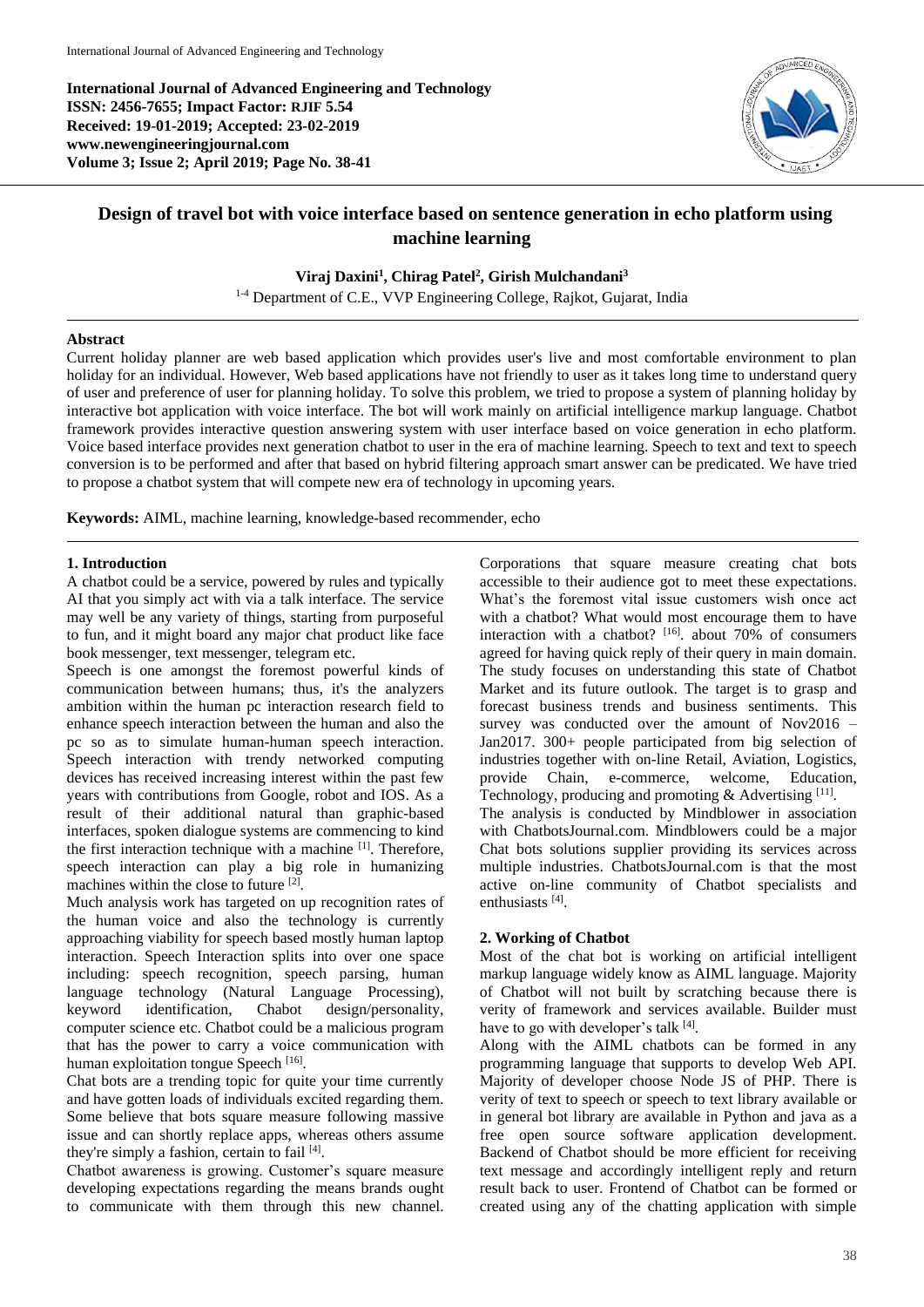chat interface where user can post any question or query and bot can reply or respond based on questions asked. Your net server then ought to setup net hooks - URL-based connections between your larva and also the chat platform. net hooks can enable you to firmly send and receive messages via straightforward HTTP requests. All of the thought messengers offer elaborated guides on the way to connect your larva to them.



**Fig 1:** Working of Chatbot

# **3. Objective of paper**

For building chatbot two approaches can be used. First approach is on rule based approach. In rule based recommendation system developers has to write rules for the system and has to hardcode rules for reply. Second method is by using streaming data of any of the existing system. For example in call center we can log details and store it in data base and by using novel approach of content based recommendation and collaborative recommendation system data can be trainees.

A chatbot may be a standard agent that's ready to act with users in an exceedingly given subject by victimization linguistic communication. The conversations in most chatbot are still employing a keyboard because the input. Keyboard input is taken into account ineffective because the spoken communication isn't natural with none speech communication and a spoken communication aren't close to words. Therefore, specific objective is to style of a chatbot with avatar and voice interaction to form a spoken communication additional alive. This projected approach can return from victimization many API and victimization its output as another input to next API. It might take speech recognition to require input from user, and so precede it to chatbot API to receive the chatbot reply in an exceedingly text type. The reply is going to be processed to text-tospeech recognition and created a spoken, audio version of the reply. Last, the pc can render AN avatar whose gesture and lips are synchronies with the audio reply. This style would build each client service or any service with human interaction will use it to form interaction additional natural. This style is any explored with extra tool like internet camera to form the agent will analyze the user's feeling and reaction.

With this chatbot, the interaction between the larva and user becomes a lot of evident simply because of the countenance. Comments on an enquiry indicates that interactive animated characters could also be helpful for folks with social difficulties [4]. The instruction that's given by chatbot would be a lot of apprehensible and therefore the user can also feel as if they're interacting to human rather than larva.

Additionally, chatbot with avatars have a less expensive price in support of client service with the power to offer for 7x24 hours and can also reply to client inquiries well. This chatbot style may be used as a brand new methodology for elearning, as an enquiry has created it potential for chatbot to show and fascinating with high school students [5].

To make the facial expressions of AN avatar in accordance with a sentence or a word spoken, then within the program given the condition of every of the letters that exist, specifically A-Z and punctuation. From the letters, there square measure letters once avatar should say it with the mouth closed and there square measure some letters that has to be pronounced with less mouth open. There's additionally a condition once sentences contained areas and punctuation given the conditions avatar with closed mouth and stop for an instant so continuing subsequent word. With a program that has been created, the avatar are often given directions to talk with facial expressions per the sentence rather than simply gap and shutting the mouth nonchalantly.

To make this chatbot are often interactively chats with user, the device should capable to show a 3D avatar with a mike to record the user's voice and a speaker to specific the textto-speech.

## **4. Research Proposal**

In our day to day life we are facing problem with the online website or with travel agents that they are not able to give us proper guideline regarding our holiday planning. In this scenario travel based chat bot is key concept. The main focus of travel based chatbot is first to design an application that receives all necessary inputs by customers and based on the input received botting application will produce relevant answer of customer's query.

In this context system will identify first what are the information barrier and accordingly botting application will ask further query and information gathering should be done. When user has a specific objective related to their history of previous holiday planning botting application will ask about it in order to collect all relevant information from the user for planning next holiday appropriately. In case of user is very new to the system botting application with raising query in general format for collecting information in that context. After information gathering data is sent to services routine for analyzing the information and result is being processed for query related to travel bot.

A complete chat bot is maintained by different modules independently. After building them independently it should transfer information from one to other in order to get efficient reply. The major module of Chat bot is transportation module. The main future of this module is to handle request related to transportation. By asking few questions related to transportation this module stores information about user's preference to travel by train, Bus or by air. This module should be able to handle request related to all history between to points. Along with the major transportation bot should be able to ask questions related to their local transportation. For local transportation pick up and drop location, passenger detail, number of days to hire, preferred language of driver this type of questions can be asked and relevant information can be stored in botting application.

Second module should be related to residence of customer. This module should able to identify which type of resort should be preferred by user, their rating information, their food related question, total number of person occupancy, date of booking, time of arrival, time to leave, any extra facility needed etc. By asking questions above mentioned information can be recorded and accordingly user's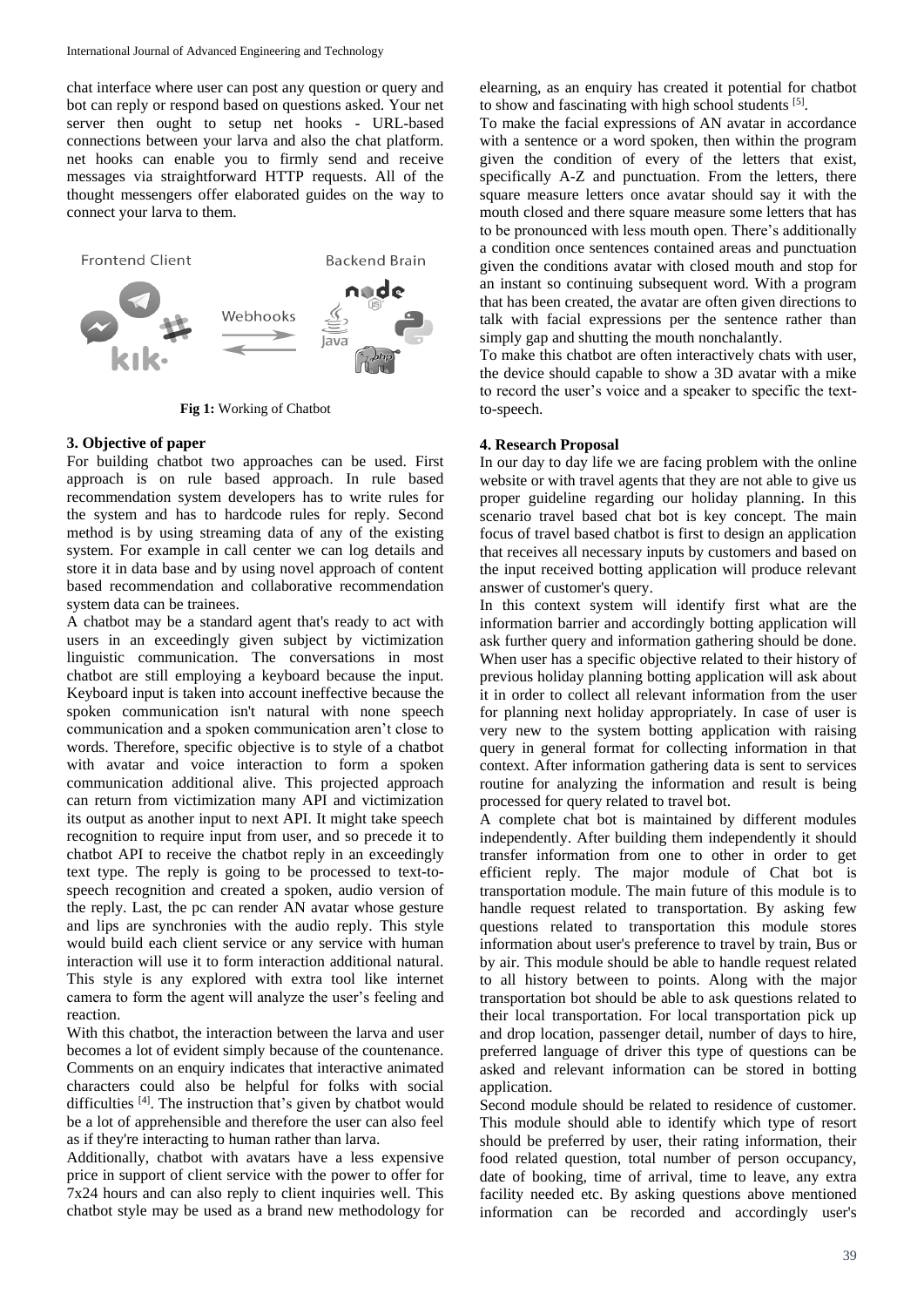residence module can be designed.

Above mentioned two modules are enough data to process. Chat bot will give assist to user in nice way. In order to improve efficiency of chat bot some personal information can be stored in advance. Like detail of user, their ID proof for traveling, Detail of online payment. This can be securely stored in data base and give user chance to directly manage their booking on availability. This independent module can be design by web based application where user of bot will first create their account and all relevant information can be stored.

Answering module of any chat bot is basically a kind of information filtering system which will filter information by predicting what user wants to have. The information filtering system will identify what user wants to have. A proposed system for above mentioned module is shown in fig 2.User can able to interact with web based application for initial login to chat bot system. The web client will store necessary information and basic detail of user. If user is having any history related to holiday planning, old be stored for better result. User can interact directly with echo device shown in diagram. Initially for training we can use any of the echo platforms like alexa, google assist, apple siri etc,. The speech to text processing should be done on initial step and data can be stored in data base. Now bot is having enough data to process. When query for particular destination is raised, by applying content based collaborative filtering approach initial query can be processed. From many records we need to process any one record at a time. In this scenario TFIDF and restricted Boltzmann machine can generated probability from many inputs. Result produced by Content based recommendation system can be forwarded to Collaborative approach. In this approach system will create array of all user and related activity and later it implements neural network. For training web based application can use basic detail of user, their rating of previous booking can help in predication. Once query has been processed text based information is then converted into speech and user will receive voice in the form of answer to their relevant query.



**Fig 2:** Flow of travel bot

#### **5. Conclusion**

From above points we came to know deign of chatbot in echo platform and voice interface technology is possible to implement by using several APIs which are related to agent based technology. Once this chatbot is completed implemented and deployed on mobile with voice interface current market trends says that it has huge impact on market with large number of audience. With above implementation of proposed system by combining content based filtering and collaborative filtering approach recommendation system can be improved. Conventional chatbot are basically working in text based processing and replacement will have huge impact on market. Also by successfully deploying bot on mobile current mobile based application can be replaced with chatbot and new era of next generation technology can be formed.

# **6. Future work**

In current system we try to focus in echo platform but there are problems of noise in echo platform. By using Adaptive Noise Cancellation technique noise in echo platform can be removed. Further call center can have chatbot instead of customer care representative. Another detection of Chatbot can have visual interface with facial recognition can be introduced with web camera. By having expression emotion can be introduce in Chatbot with make user feel live with interacting with chatbot.

#### **7. References**

- 1. A Tool for Introducing Computer Science with Automatic Formative Assessment, by Luciana Benotti, Maria Cecilia Martnez, and Fernando Schapachnik in IEEE Transactions on Learning Technologies, 2016; 20(10).
- 2. A Novel Approach for Medical Assistance Using Trained Chatbot, by Divya Madhu, Neeraj Jain, Elmy Sebastain in 2017 IEEE Conferance.
- 3. Real World Smart Chatbot for Customer Care using a Software as a Service (SaaS) Architecture, by Godson Michael D'silva, and Sanket Thakare in IEEE 2017 conference.
- 4. Chatbot for University Related FAQs, Bhavika R. Ranoliya, Nidhi Raghuwanshi, IEEE – 2017
- 5. Design and Implementation of Interactive Product Manual System using Chatbot and Sensed Data, Hanjong CHOI, Takeshi HAMANAKA, Kanae MATSUI, IEEE-2017.
- 6. Extracting Chatbot Knowledge from Online Discussion Forums, by J. Huang, M. Zhou, D. Yang, in IJCAI'16 Proceedings of the 20th international joint conference on Artifical intelligence, pp.423-428.
- 7. Engaging high school students using chat bots, by L.Benotti, M. C. Martínez, F. Schapachnik, in ITiCSE '14 Proceedings of the 2014 conference on Innovation & technology in computer science education, 2014; p.63-68.
- 8. Use Chatbot CSIEC to Facilitate the Individual Learning in English Instruction: A Case Study, Jiyou Jia1 and Meixian Ruan in Springer-Verlag Berlin Heidelberg, 2008.
- 9. Real conversations with artificial intelligence, by J. Hill, W. Randolph Ford, I. G. Farreras,in Computers in Human Behavior, 2015; 49(C):245-250.
- 10. Using an Interactive Avatar's Facial Expressiveness to Increase Persuasiveness and Socialness, by J. Hyde, E. J. Carter, S. Kiesler, J. K. Hodgins in CHI '15 Proceedings of the 33rd Annual ACM Conference on Human Factors in Computing Systems, 2015; p.1719- 1728.